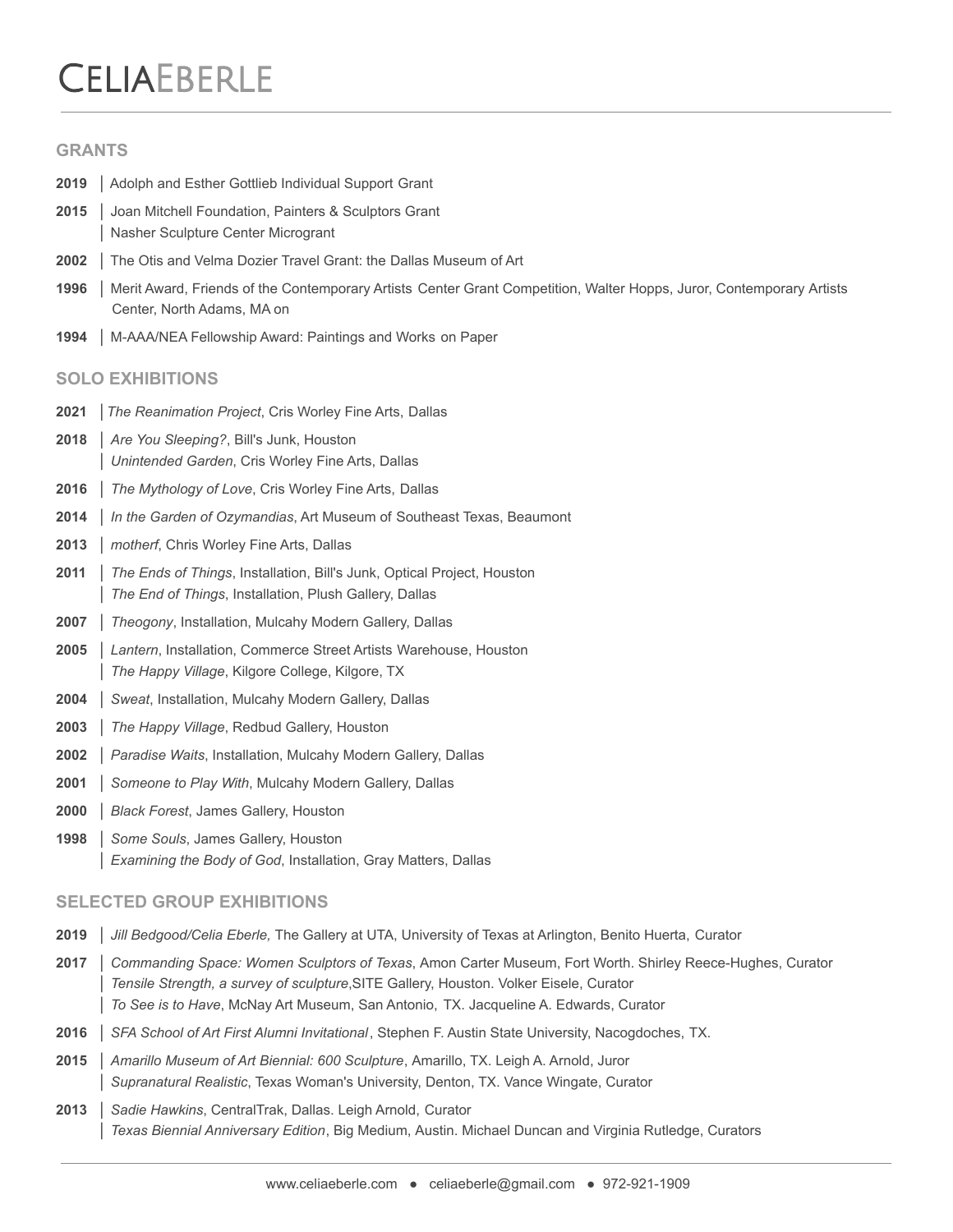## **SELECTED GROUP EXHIBITIONS (CONTINUED)**

- **2013** │ *Creative Differences: 35 Years at 500X*, 500X, Dallas.lLeslie Murrell, Curator
- **2012** │ *Fountainhead*, presented by The Art Foundation, Gibson Company Lofts, Dallas │ *Dead Giant*, Installation, Temporary Occupants 2012, Eastfield College, Dallas │ *Fountainhead*, presented by The Art Foundation, Sculpture in So Many Words, Nasher Sculpture Center
- **2011** │ *Other Nations*, Williams Tower Gallery, Houston. Sally Sprout, Curator │ *Beasts and Bunnies*, McKinney Avenue Contemporary, Dallas
- **2009** │ *Texas Biennial 09*, Women & Their Work, Austin. Michael Duncan, Curator Far From the Madding Crowd, Road Agent, Dallas
- **2008** │ *Party at the Moontower*, Road Agent, Dallas │ *Your Favorite Artist Was A Member: 30 Years at 500X*, 500X Gallery, Dallas │ *Celebrating Texas Artists*, Longview Museum of Fine Arts, Longview
- **2007** │ *Cherry Picked: 2007 Survey of Texas Art and Artists*, Wichita Falls Museum of Art, Wichita Falls, TX. Rachel Cook, Leona Scull-Hons, Curators
- **2006** │ *New Embroidery: Not Your Grandma's Doily*, Contemporary Crafts Museum and Gallery, Portland, OR. Namita Wiggers, Annin Barrett, Manya Shapiro, Curators
- **2005** │ *Lantern*, Installation, Two Person Show with Charlie Morris, Mulcahy Modern Gallery, Dallas │ *Texas Biennial*, Multiple locations, Austin. Multiple Jurors
- **2003** │ *Siting Sculptur*e, The Dallas Center for Contemporary Art. Joan Davidow, Curator
- **2002** │ *New American Talent 17*, Texas Fine Arts Association, Austin. Kathryn Kanjo, Juror
- **2001** │ *Jurors Choice: Members' Show*, Women & Their Work, Austin. Paola Morsiani, Juror │ *Texas National 2001*, Stephen F. Austin State University, Nacogdoches. Donald Sultan, Juror │ *The MAC 2001 Juried Exhibitio*n, McKinney Avenue Contemporary, Dallas. Anette DiMeo Carlozzi, Juror │ *Chicago Art Invitational 2001*, Judith Racht Gallery, Chicago, IL. Emily Nixon and Gregory Knight, Juror
- **2000** │ *44th International*, San Diego Art Institute. Don Bacigalupi, Juror │ *Urban Girls*, El Museo Francisco Oller y Diego Rivera, Buffalo, NY. Sara Kelner, Craig Centrie, Curators
- **1999** │ *The 42nd Chautauqua National*, Chautauqua Center for the Visual Arts, NY. Annegrath Nill, Juror │ *Transcending Limit*s, Texas Fine Arts Association, Austin. Don Bacigalupi, Michael Ray Charles, Jurors
- **1998** │ *New American Talent 1*3, Texas Fine Arts Association, Austin. Robert Storr, Juror
- **1997** │ *The Visceral Intellec*t, Women & Their Work, Austin. Sue Graze, Juror │ *Texas National '97*, Stephen F. Austin State University, Nacogdoches. Doug and Mike Starn, Jurors, Award: Honorable Mention │ *Assistance League of Houston Celebrates Texas Art '97*, Cullen Center, Houston. David A. Ross, Curator │ *52nd Annual Competition*, Museums of Abilene, Abilene. James Surls, Juror
- **1994** │ *Phantoms*, Freaks and the Fantastic, Diverse Works, Houston. Sharon Englestien, Curator
- **1989** │ *New American Talent 1989*, Texas Fine Arts Association, Austin. John Caldwell, Juror │ *Another Reality*, Hooks-Epstein Gallery, Houston. Bert Long, Serpik Angelini, Jurors
- **1986** │ *Women of the Big State*, Women & Their Work, Austin. Lisa Phillips, Juror

# **COLLECTIONS**

The Dallas Museum of Art

J. Wayne Stark University Gallery, Texas A&M University

Longview Museum of Fine Arts, Longview, TX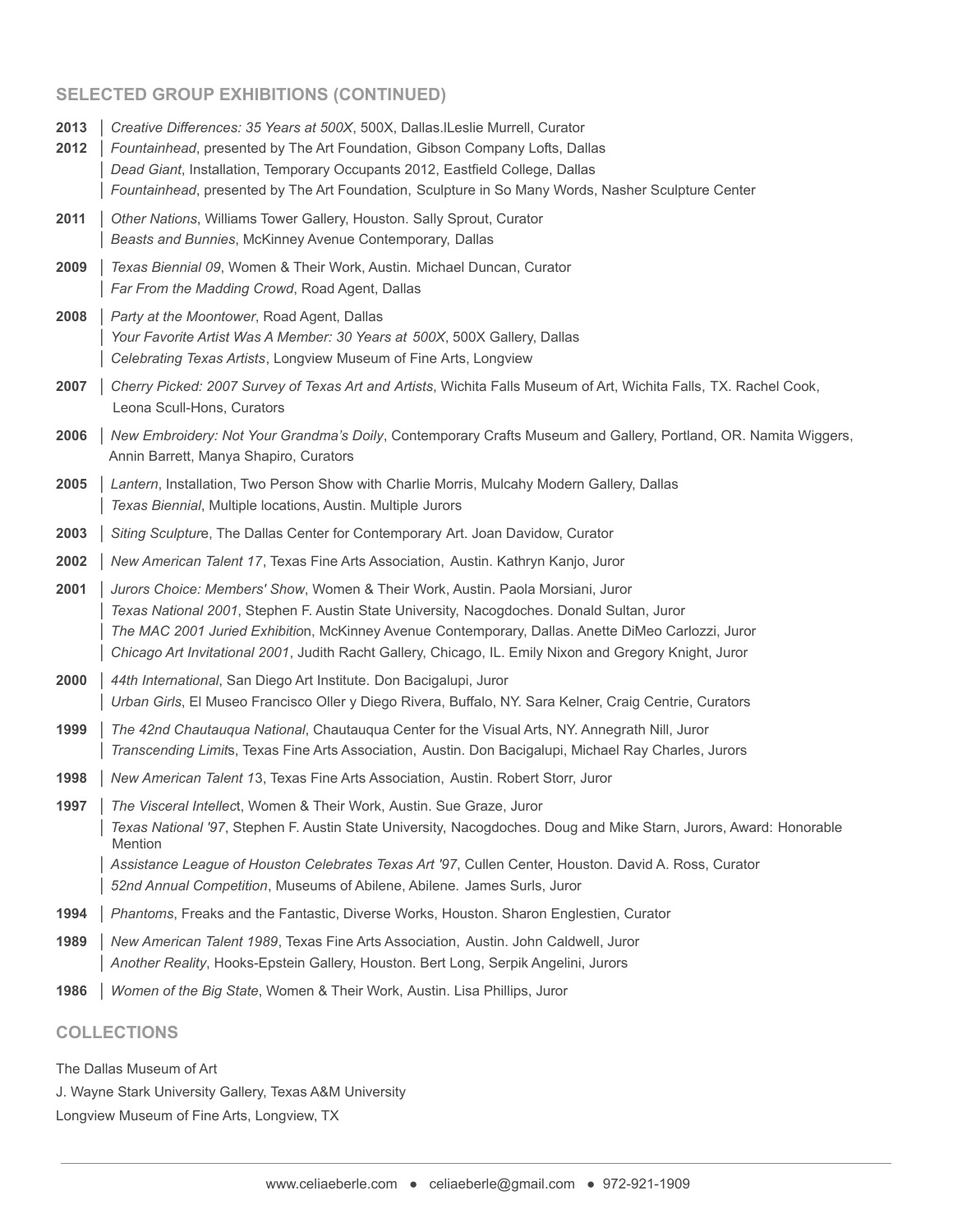## **COLLECTIONS (CONTINUED)**

Art Museum of Southeast Texas, Beaumont, TX San Antonio Museum of Art Numerous Private Collections

## **EDUCATION**

**1974** │ Stephen F. Austin State University, Nacogdoches, TX. BFA with Honors

1972 | Kilgore College, Kilgore, TX. Who's Who in Art, Dean's List

#### **BIBLIOGRAPHY**

#### ARTICLES

"Art with the Flavors of Texas," Mark Rinaldi, *The New York Times*, March 17, 2020 "Celia Eberle's Aesthetic Soothsaying," Justine Ludwig, *Patron Magazine*, Oct/Nov 2017 "Top Ten Artists in Texas," Christina Rees, Rainey Knudson, glasstire.com, October 25, 2016 "Heads Up: Celia Eberle Has a Show Up Right Now," Christina Rees, glasstire.com, January 15, 2016 "Essential Dallas gallery exhibits to start an artful 2016," Kendall Morgan, dallas.culturemap.com, January 8, 2016 "Artist Celia Eberle Explores The Mythology of Love", Jeremy Hallock, *Dallas Observer*, January 6, 2016 "Where We Have Come, Where We Are Going," Sarah Hamilton, glasstire.com, November 26, 2014 "100 Dallas Creatives," blogs.dallasobserver.com, September, 2014 "New and Greatest Hits: Texas Biennial 2005-2011," Caitlin Greenwood, The Austin Chronicle, September 20, 2013 "Celia Eberle: motherf at Cris Worley Fine Arts," Betsy Lewis, glasstire.com, May 1, 2013 "Celia Eberle + Michael Mazurek at Plush Gallery," Betsy Lewis, glasstire.com, September 26, 2011 "Monsters and Mystery Haunt Four Women Artists' Grimm-Like Dream at the MAC," Lucia Simek, frontrow.dmagazine.com, January 20th, 2011 "It's Out of this World," Janet Kutner, *The Dallas Morning News*, October 20, 2005 "In the Twilight Zone: Celia Eberle's Sweat," Catherine Deitchman, glasstire.com, December, 2004 "Decade," Mark Babcock, online review, glasstire.com, Spring, 2004 "Celia Eberle at Mulcahy Modern," Mike Daniel, *The Dallas Morning News GUIDE*, December 20, 2002 "Toy Stories," Janet Kutner, *The Dallas Morning News*, April 4, 2001 "How the Grinch Stole Feminism," Christine Biederman, *Dallas Observer*, December 14, 2000 "Timber," Kelly Klaasmyer, *Houston Press*, September 21, 2000 "Celia Eberle at Gray Matters," Dallas Review, Charles Dee Mitchell, *Art in America*, December, 1998, pp.102-103 "Celia Eberle at Gray Matters," Charles Dee Mitchell, *The Dallas Morning News*, July 4, 1998 "Exhuming the Body of God," ARTLIES, #11, June - September 1996, pp. 8-9 "Two from Texas," Catherine D. Anspon, *Public News*, November 13, 1996 "Lanning Sampler Show," David Fahl, *ArtLies*, October/November, 1995 "The Small and the Dreadful," Susie Kalil, *Houston Press*, November 17, 1994 "Diverse Works' Exhibit Striking, Surreal," Susan Chadwick, *The Houston Post*, November 4, 1994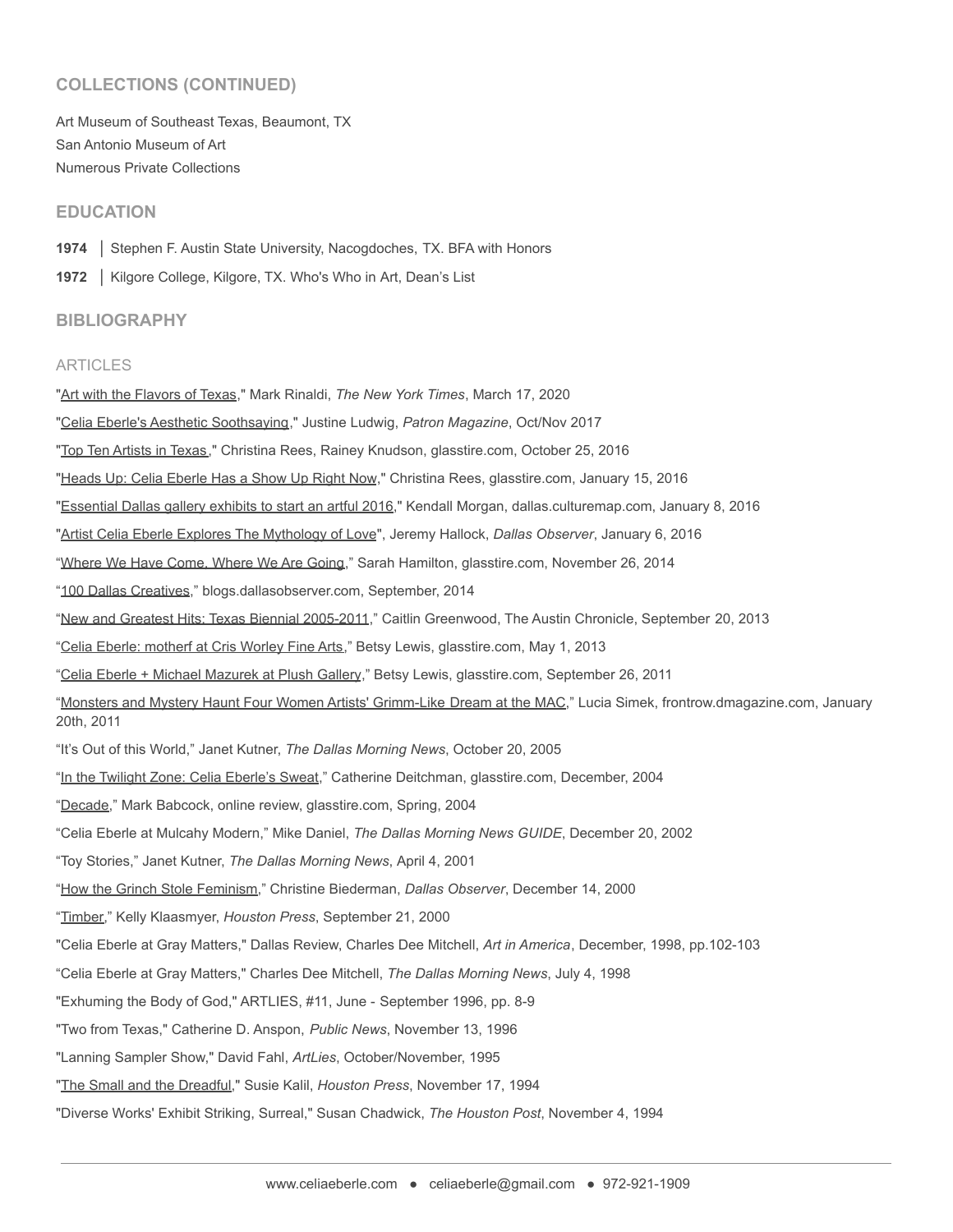## ARTICLES (CONTINUED)

"Old Forms Used to Explore New Myths," Dan R. Goddard, S*an Antonio Express News*, May 2, 1993 "Review from Dallas," Karen Emenhiser, *Art Papers*, Jan/Feb., 1993, p. 61 "Louder Than Words," Charles Dee Mitchell, *The Dallas Morning News*, September 23, 1992 "All Creatures Caught Mauled And Violated," Janet Tyson, *Fort Worth Star Telegram*, September 22, 1992 "Animas Unleashed," Karen Emenhiser, *Dallas Observer*, October 1, 1992 "Three Woman Art Show Features 'Articulate Images'," Marcia Goren Wester, *San Antonio Light*, July 22, 1992 "I Wish I'd Said That," Charles Dee Mitchell, *D.A.R.E. Newsletter*, Summer, 1991 "The Turd Eye," Charles Dee Mitchell, *Dallas Observer*, April 20, 1989 "A Space for the Best and Worst," Janet Kutner, *The Dallas Morning News*, May 27, 1988 "Exhibits Fly from Birds to Surprises," Janet Tyson, *Fort Worth Star Telegram*, April 12, 1988

#### BOOKS & CATALOGS

*Commanding Space: Women Sculptors of Texas*. Commentary by Shirley Reece-Hughes, Curator of Paintings and Sculpture, Forward by Andrew J. Walker, Executive Director, Amon Carter Museum of Art, Fort Worth, Texas, 2018.

*Celia Eberle, In The Garden of Ozymandias*. Commentary by Christina Rees, Editor-in-Chief, Glasstire. The Art Museum of Southeast Texas, Beaumont, TX. September 2014.

*TX:13*, Fifth Anniversary Survey. Kurt Mueller, Virginia Rutledge, et. al., 2014, p.15.

*DallasSITES: A Developing Art Scene, Postwar to Present*. ePublication, Leigh Arnold, et. al,

*Texas Artists Today.* Catherine Anspon, Marquand Press, 2010, pp. 21-2.

*Texas Biennial 2009*. Curated by Michael Duncan. Produced by Big Medium, Austin, TX. March, 2009

*Cherry Picked: 2007 Survey of Texas Art and Artists*. Rachel Cook and Leona Scull-Hons, curators. Wichita Falls Museum of Art, Wichita Falls, TX. March 31- June 2, 2007

*Texas Biennial 2005*. Commentary by Dana Friis-Hansen, Bill Davenport, and others, jurors. Austin, TX. March 2005

*Texas National 2001*. Donald Sultan, Juror. Stephen F. Austin State University, Nacogdoches, TX. March, 2001

*Plunge*. Christine Bisetto, Curator. University of Dallas, Dallas, TX. September, 2000

*Contemporary Houston Artists*. Engagement Calendar, Foreword by Don Bacigalupi, 1998

*New American Talent 13*. Robert Storr, Juror. Texas Fine Arts Association, Austin, TX. September, 1997

*Odd Realities*. Joan Davidow, Curator. Arlington Museum of Art, Arlington, TX. June, 1997

*Texas National 97*. Doug and Mike Starn, Jurors. Stephen F. Austin State University, Nacogdoches, TX. April, 1997

*Another Reality*. Bert Long, Serpik Angelini, Jurors. Hooks-Epstein Gallery, Houston, TX, 1989

*Women of the Big State: Current Art. Lisa Phillips, Juror. Women & Their Work, Austin, TX. October, 1987*

#### ARTIST LECTURES, PRESENTATIONS, & INSTRUCTION

Jill Bedgood/Celia Eberle, The Gallery at UTA, University of Texas at Arlington, gallery talk, February 2020.

Commanding Space: Women Sculptors of Texas, Amon Carter Museum of American Art, Fort Worth, panel discussion. May 2018. MAP 2013 at Eastfield College Gallery: OccuLibrary, contributor. November 2013.

NEXT TOPIC: CentralTrak Talk Series with "Co-Re-Creating Spaces". panelist with other curators and artists. December 2012.

High School Studio Focus, Modern Art Museum of Fort Worth. January 2006.

Drawing from the Collection: Robert Bechtle Retrospective and the Permanent Collection, Modern Art Museum of Fort Worth, 2005. Panelist, Dallas Museum of Art Awards to Artists. April 2005.

Sketching in the Galleries: Drawing Class at the Dallas Museum of Art. January 2005.

Tuesday Evenings at the Modern: Artist Lecture, Sweat, Modern Art Museum of Fort Worth, 2004